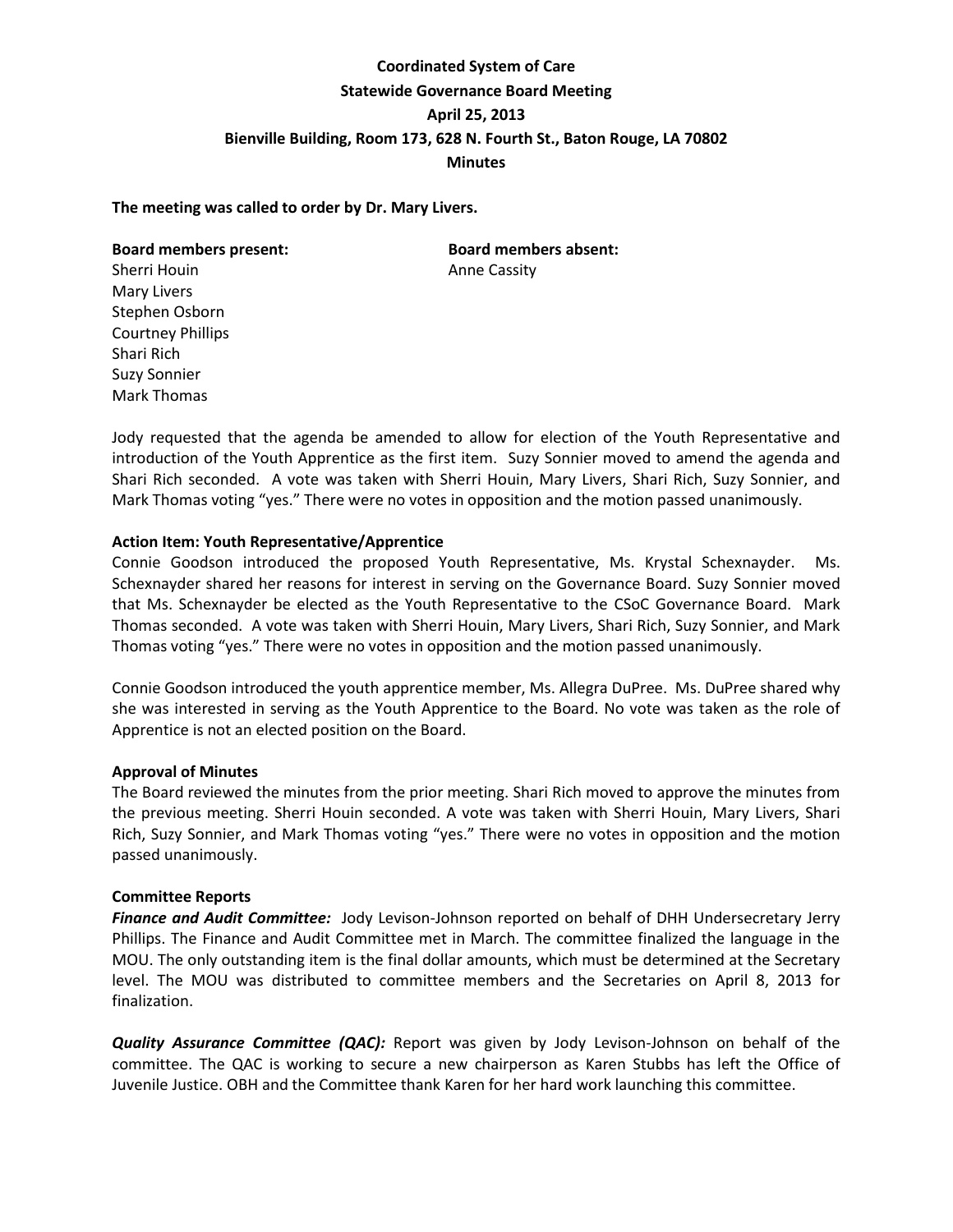The QAC met in January. During this meeting Dr. Eric Bruns (University of Washington Wraparound Evaluation and Research Team or WERT) presented on the proposed approach for evaluating the CSoC efforts in Louisiana. In addition, several calls have been held between the CSoC State Team, Magellan and WERT representatives to clarify data requirements and availability for the evaluation activities.

The committee has not met since January as data reports from Magellan were not available for review. Reports were due to OBH on April 15, 2013. Jody reported that reports had been received earlier this week. As soon as this information is reviewed and a new Committee Chair is elected, a committee meeting will be scheduled. Future meetings will be scheduled in advance of the Governance Board meetings to allow the QAC to review Magellan data reports prior to each meeting and share information of interest.

# **Public Comment:**

None

Suzy Sonnier moved to accept the committee reports. Shari Rich seconded. A vote was taken with Sherri Houin, Mary Livers, Courtney Phillips, Shari Rich, Suzy Sonnier, and Mark Thomas voting "yes." There were no votes in opposition and the motion passed unanimously.

# **New Business**

*Magellan Presentation:* Magellan staff Donna Herren (Director of CSoC) and Shannon Ost (Network Administrator) presented. Demographic information on referrals and enrollments was provided including race, gender, age, referral source, and clinical presentation/diagnosis. The top three services authorized for CSoC members are: Parent Support and Training, Youth Support and Training, and Home and Community Based services. (Note information presented by Magellan contains only Jefferson Parish and not the additional three parishes in Region 1 due to pending status of the amendment to include these parishes).

Shannon Ost shared information about the specialized CSoC services of the Provider Network by region. For additional information, please see Magellan PowerPoint presentation posted at: [http://www.csoc.la.gov/assets/csoc/Documents/GovernanceBoard/April2013/CSoC\\_Magellan\\_PPT\\_042](http://www.csoc.la.gov/assets/csoc/Documents/GovernanceBoard/April2013/CSoC_Magellan_PPT_042513.pdf) [513.pdf](http://www.csoc.la.gov/assets/csoc/Documents/GovernanceBoard/April2013/CSoC_Magellan_PPT_042513.pdf)

Members of the Board requested that Magellan's future presentations: provide trended information from prior presentations, include the number of children/youth referred to CSoC and the number enrolled, offer explanation for the gaps between these numbers including reasons children/youth did not enroll, present strategies and recommendations to increase the number of enrollments, provide information on all youth discharged from CSoC including outcome data (improved functioning, placement at time of discharge, etc.) and that all information be broken down by region. Donna reported that Magellan has been outreaching to schools, parishes, and Principals to educate them about how to access services and resources.

# *Family Support Organization (FSO) Update and Presentation*:

Darrin Harris, Executive Director of Ekhaya Youth Project, Inc., presented on progress to date. Since the last Governance Board meeting, Ekhaya has assumed the role of the statewide Family Support Organization. A transition team, led by Sheila Jordan from the State CSoC Team and comprised of team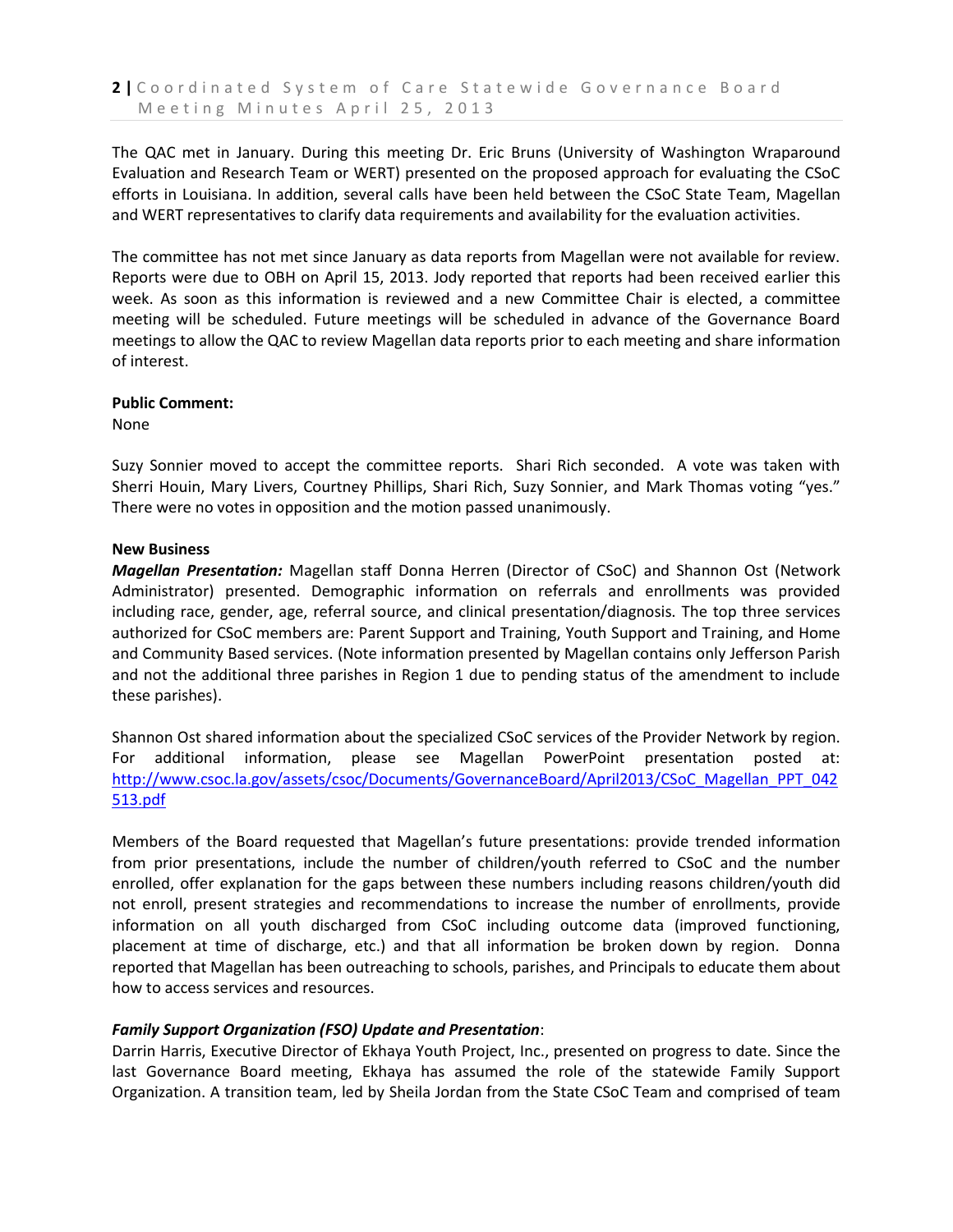members from both the state and Magellan and Ekhaya staff, has been meeting up to two times weekly to support these efforts. Sheila has done a fantastic job of managing this effort with support from many team members. Ekhaya was able to retain 30 of previous FSO staff, is continuing to develop relationships with WAA directors, is working on their website, and is engaging and serving 559 youth.

### **Public Comment:**

Curtis Eberts (Wraparound Services of Northeast Louisiana), Jodie Roberts (Eckerd CenLa Wraparound Agency), and Karen Davis (NHS) shared that they have concerns related to the eligibility of children and youth as determined by the CANS and expressed pleasure at working with Ekhaya as the new FSO.

Stephanie Patrick (Advocacy Center) requested that Magellan look into the gaps in the # of enrolled CSoC youth and the # using FSO services and additional information on peer support services.

Kathy Edmonston, Governance Board Parent Apprentice and State Coordinating Council member expressed concern and inquired about the potential for the Centers for Medicare and Medicaid Services (CMS) to decline the request for expansion into the three additional parishes in Region 1.

# **Unfinished Business**

As a follow-up to the last Governance Board Meeting, efforts have been made to better understand enrollment of young children and children with developmental disabilities and referrals from schools.

*Referrals from schools:* Update provided by Jody Levison-Johnson. As was reported at the previous Governance Board meeting, referrals from schools are under-represented in Magellan's data as in many cases, parents or others are encouraged by school staff to contact Magellan for CSoC screening. Magellan is exploring possible options for better capturing this information in the future. Documents to support school staff with the identifying children/youth that may be appropriate for CSoC and making referrals have been developed by the joint CSoC (State/Magellan) team.

*Young Children:*Update provided by Jody Levison-Johnson. CSoC allows for enrollment of children birth through age 21. With the reduction to the Early Childhood Supports and Services program, it is assumed that there will be an increase in referrals for the younger population who require the intensity of CSoC. In addition, there has been collaboration between the Office of Behavioral Health (OBH), Department of Children & Family Services (DCFS), Magellan, Tulane and LSU to ensure appropriate workforce development of Louisiana Behavioral Health Partnership (LBHP) providers to more effectively serve this population. Dr. Dick Dalton, Magellan Chief Medical Officer, has taken a leadership role with these activities.

*Children with Developmental Disabilities:* Update provided by Jody Levison-Johnson. Staff from Magellan and OBH have partnered with clinical leadership from the Office for Citizens with Developmental Disabilities (OCDD) to plan an outreach strategy to Pinecrest, the Local Governmental Entities (LGEs) and regions to provide education on CSoC and coordination of services between OBH and OCDD waivers.

**Public Comment:** None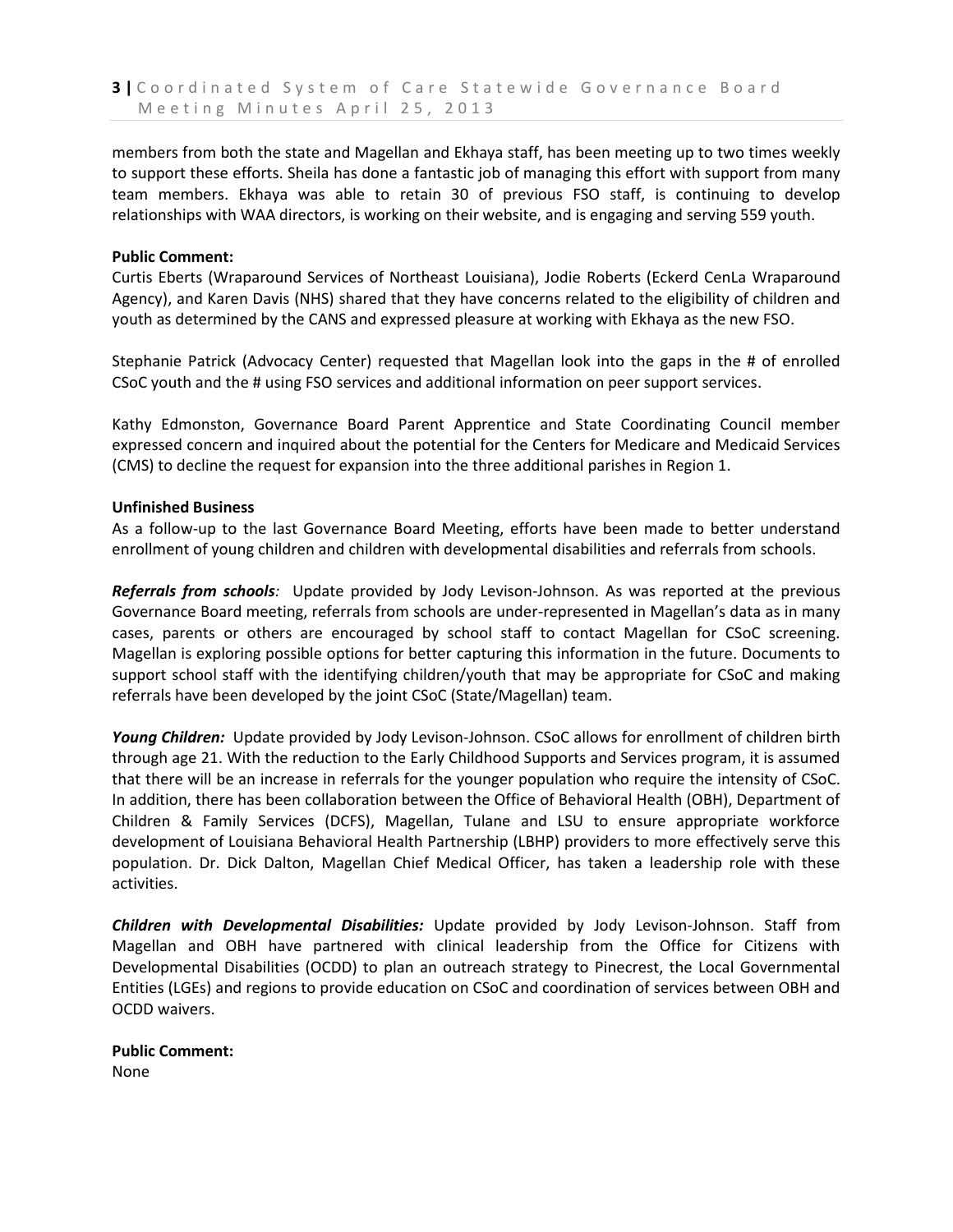### **Action Items**

*Bylaws Revision:* Jody Levison-Johnson re-introduced the proposed change which had been introduced at the January meeting. The proposed revision amends page 4 number 1 under Article V Meetings to reflect the minimum meetings to be held from six to four times annually.

Mark Thomas moved to approve the revision to the Bylaws. Suzy Sonnier seconded. A vote was taken with Sherri Houin, Mary Livers, Stephen Osborn, Courtney Phillips, Shari Rich, Suzy Sonnier, and Mark Thomas voting "yes." There were no votes in opposition and the motion passed unanimously.

*CSoC Quality Assurance Committee (QAC) Chair:*Jody Levison-Johnson stated that DOE had been approached for a new Chair for the QAC. Stephen Osborn presented that DOE has identified Mike Comeaux to serve as Chair for the CSoC QAC pending Board approval.

A motion was made by Suzy Sonnier that Mike Comeaux serve as Chair for CSoC Quality Assurance Committee. Courtney Phillips seconded. A vote was taken with Sherri Houin, Mary Livers, Stephen Osborn, Courtney Phillips, Shari Rich, Suzy Sonnier, and Mark Thomas voting "yes." There were no votes in opposition and the motion was approved unanimously.

*Phase 2 Plan:* Jody Levison-Johnson presented the following key factors that are guiding the proposed approach for statewide CSoC expansion:

- 1. Assurance of community investment and buy-in to the CSoC approach and intent; and
- 2. Development of an adequate provider network that includes an effective Wraparound Agency, and an array of services including availability of the five specialized CSoC services (Parent Support and Training, Youth Support and Training, Independent Living/Skill Building, Crisis Stabilization, and Short-term Respite).

A timetable of activities was outlined for the statewide expansion to ensure future regions build upon lessons that have been learned. Some of these activities include: collecting data from state agencies and Magellan including numbers of youth with known need in non-implementing regions, conducting recurring regional conference calls for ongoing information sharing and community engagement, completing individualized assessment of community readiness, engaging current WAAs as peer mentors and supports for new regions, etc. The plan proposes to expand to two new regions in October 2013 and in the final two regions by January 2014. This plan is dependent upon approval from CMS.

A motion was made by Sherri Houin to approve the Phase 2 plan. Mark Thomas seconded. A vote was taken with Sherri Houin, Mary Livers, Stephen Osborn, Courtney Phillips, Shari Rich, Suzy Sonnier, and Mark Thomas voting "yes." There were no votes in opposition and the motion was approved unanimously.

### **Director's Report**

Jody Levison-Johnson introduced Connie Goodson who has joined the Office of Behavioral Health as the new CSoC Director. Connie relocated from Rochester, NY where she led a public-private Wraparound initiative for the child welfare, juvenile justice and mental health systems. She has extensive experience as a Wraparound supervisor and coach as well as with system of care development and implementation. Connie will provide the Director's report at the next meeting. Courtney Phillips was also introduced as